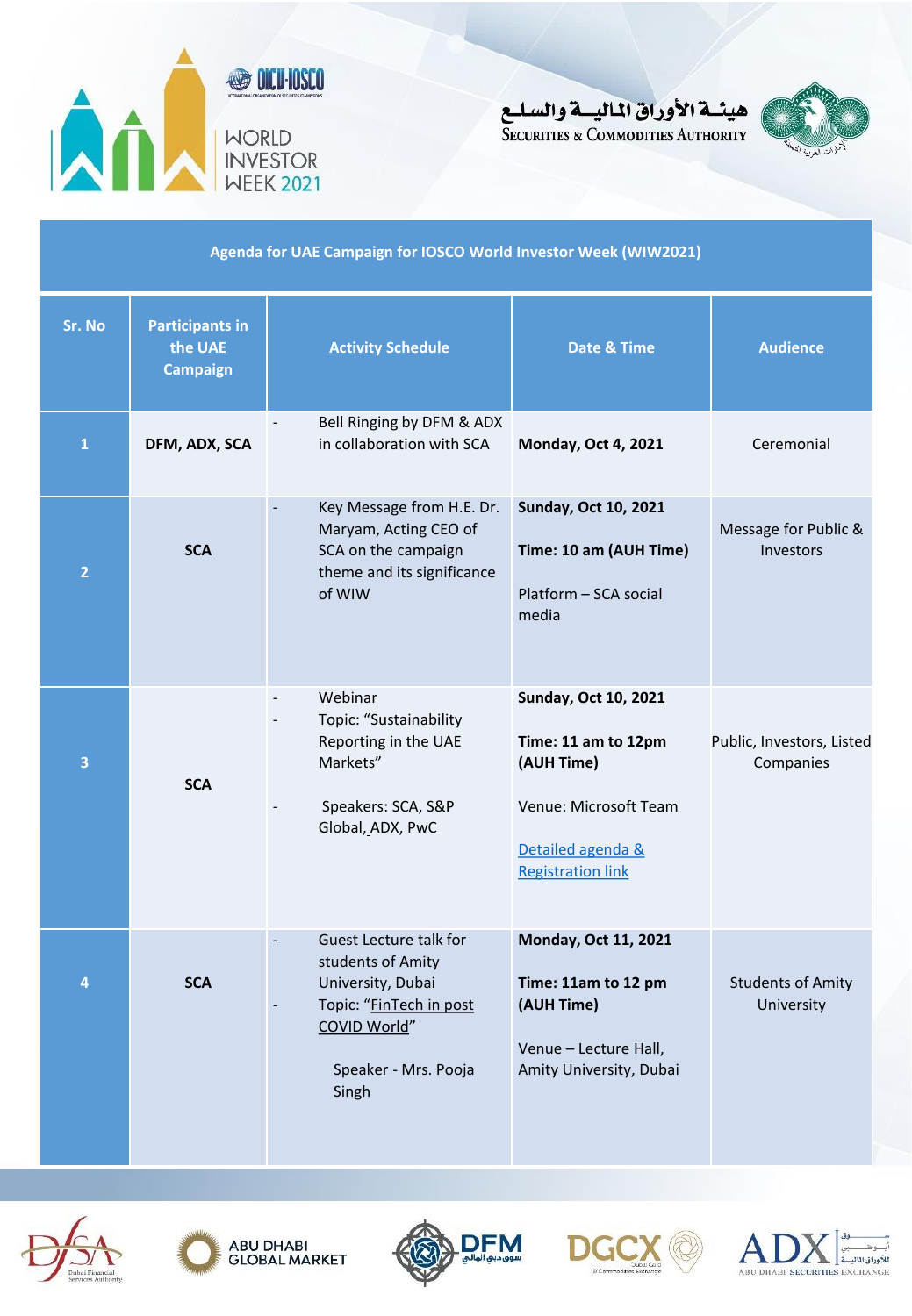

هيئسة الأوراق الماليسة والسليع **SECURITIES & COMMODITIES AUTHORITY** 



#### **Agenda for UAE Campaign for IOSCO World Investor Week (WIW2021) 5 SCA** Webinar for University students of Science and Technology of Fujairah (USTF) - Topic of *"The impact of new FinTech on Improving Business Efficiency"* Speaker - Miss Soha Rajab **Tuesday, Oct 12, 2021 Time: 10am to 11 am (AUH Time)** Venue – Zoom application Students of University of Science and Technology of Fujairah (USTF) **6** ADX Panel discussion Topic – "The role of ADX *in the company sustainability journey of Listed Companies"* **Tuesday, Oct 12, 2021 11 am to 12pm** Venue – ADX Hall, Abu Dhabi Invite only from ADX **7**  DFSA Interview of their CEO with radio channel Dubai Eye. **Wednesday, Oct 13, 2021** Platform – Dubai Eye Radio Channel Live Interview for Public **8** ADGM FSRA **Webinar** - Topic - Sustainable Finance - *How to address* **transparency and promote investor protection?** - **Speakers** – ADGM FSRA, BNP Paribas Securities Services, Standard Chartered, London Institute of Banking and **Thursday, Oct 14, 2021 Time: 12pm to 1:30 pm (AUH Time)** [Detailed Agenda &](#page-3-0)  Registration Link Public & Investors





Finance





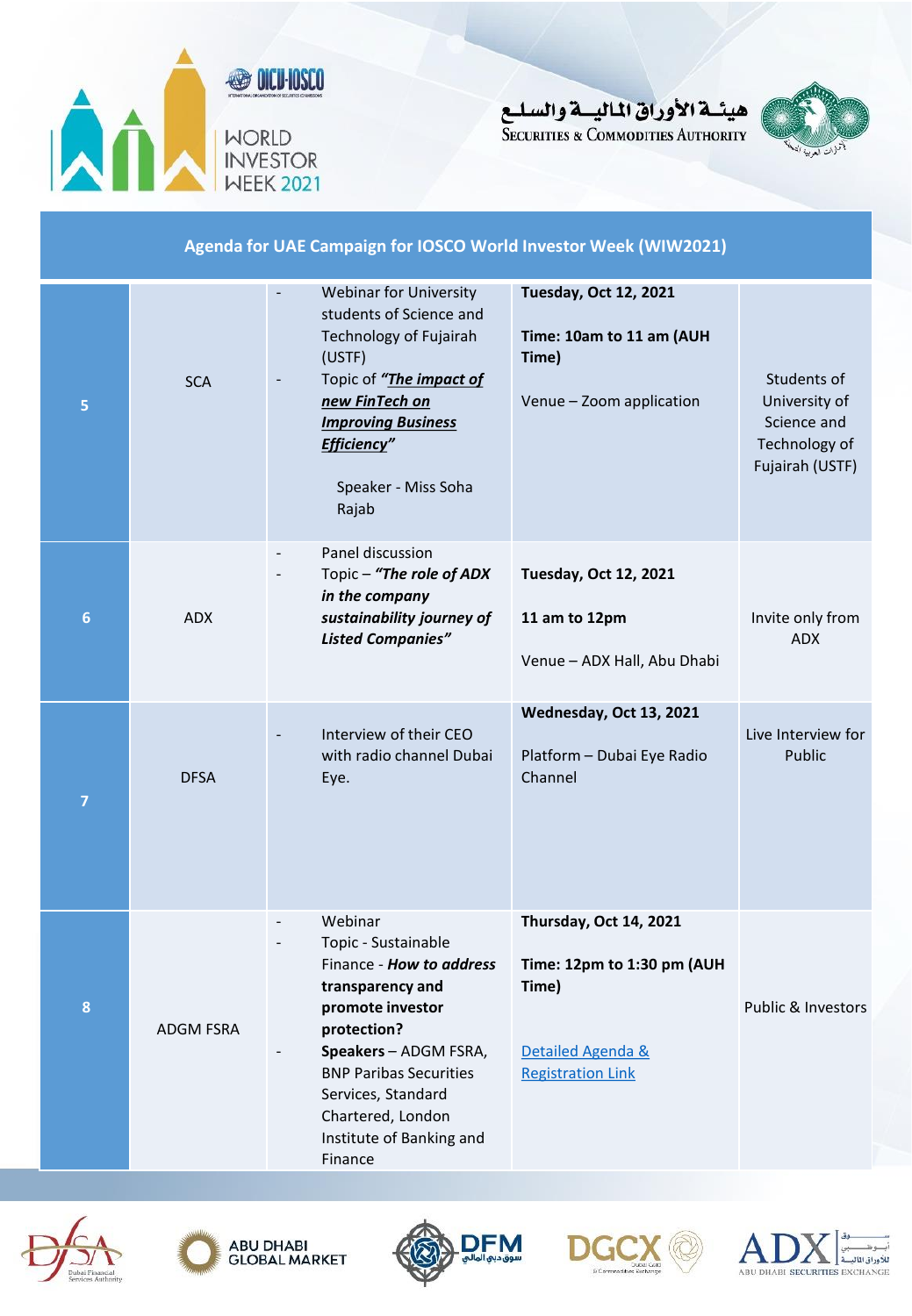





#### **Seminar on Sustainability Reporting in The UAE Markets.**

#### **Securities and Commodities Authority conveys greetings,**

This Seminar aims to raise awareness on why listed companies in the UAE should take the lead in implementing more sustainable practices in their day to day operations, and be able to report on how they are navigating environmental, social and governance issues that may impact their business activity.

| <b>World Investor Week 2021 Seminar</b>            |                                                                                                                                                                                        |  |  |  |
|----------------------------------------------------|----------------------------------------------------------------------------------------------------------------------------------------------------------------------------------------|--|--|--|
| <b>Sustainability Reporting in The UAE Markets</b> |                                                                                                                                                                                        |  |  |  |
| Sunday 10th of October, 11:00 AM - 12:00 PM        |                                                                                                                                                                                        |  |  |  |
| 11:00 AM                                           | Dr. Maryam Al Suwaidi<br><b>SCA Acting Chief Executive Officer</b><br>Opening remarks.                                                                                                 |  |  |  |
| 11:05 AM                                           | Dr. Rami Alnsour<br><b>Listed Companies Affairs Advisor - ADX</b><br>Presentation by ADX on sustainability reporting.                                                                  |  |  |  |
| 11:15 AM                                           | Mr. Timucin Engin, Senior Director, S&P Global Ratings<br>Rising requests by investors for greater understanding of a company's ESG and sustainability practices.                      |  |  |  |
| 11:25 AM                                           | Mr. Bram de Graaff, Director, Sustainability and ESG Consulting, PwC<br>Overview of sustainability reporting frameworks, critical success factors, and integration with core strategy. |  |  |  |
| 11:40 AM                                           | Q&A with panelists (ADX, S&P, PwC).<br>Moderated by Mr. Mohamed Ali<br>Associate Director - Market Engagement<br><b>S&amp;P Global Ratings</b>                                         |  |  |  |
| 12:00 PM                                           | Closing remarks.                                                                                                                                                                       |  |  |  |
|                                                    | Language: English (Free of Charge)                                                                                                                                                     |  |  |  |

**Venue: Microsoft Teams Program- The link will be sent to registered participants.**

**For registration, kindly use the following link :** <https://cutt.ly/IEGVs2T>

**For any enquiries, please send email to: [awareness@sca.ae](mailto:awareness@sca.ae)**

<span id="page-2-0"></span>